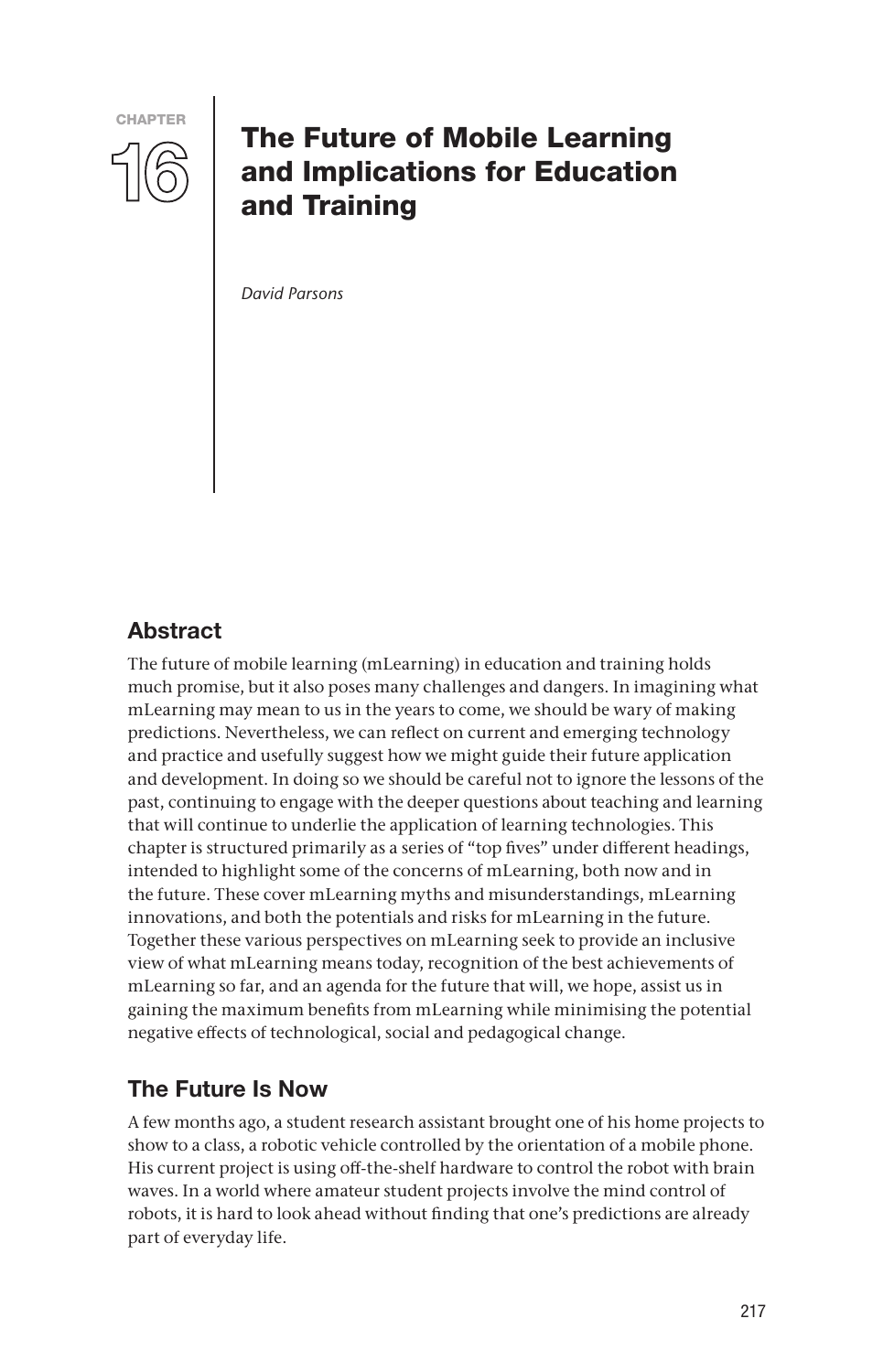With this caveat in mind, this chapter begins with a brief mobile learning (mLearning) scenario from a possible future.

Mobile learning as we approach the middle of the 21st century is just part of life. The old model of educational institutions has withered away, with learning now a lifelong, pervasive experience, delivered via the practically invisible devices that I have with me day and night, the personal network that delivers information to my eyes, ears and other senses, the e-glasses, the flexible smart-touch screen that folds into a small case but expands to poster size and will stick to or project onto any surface. These devices seamlessly connect and collaborate with ambient technologies in the environment. For example, in my informal learning activities related to photography, my camera will scan for nearby 3D printers to create models from my 3D photos. For my interest in literature, scenes from books play out in front of me if I happen to enter a location used by one of my favoured authors. For somewhat more formal learning, I attend immersive virtual reality classes whenever I want, mixing my avatar with those of other virtual students and both real and robot instructors. I learn when I need to, where I want to. When I am at work, I have professional learning support with me at all times, guiding me in new situations, online Artificial Intelligence systems reacting to my ever-changing contexts and giving me expert task and problem-solving support. I have all the knowledge ever gathered available in an instant, tailored to my own learning profiles and preferences, quality controlled by the world's best minds. Not that I am just bombarded with data. The mobile learning systems that I use are able to help me filter the huge amount of data in the computer cloud, assisting me in making meaning out of a mass of information, working with my own goals, learning styles and changing moods and activities to ensure that the material I am exposed to will help me learn rather than overwhelm me. As a mid-21st-century learner, I am never lost, never alone, never unsupported, never not learning.

If there is one thing that can be said for trying to predict the future, it is that we are bound to be wrong, at least if we try to go beyond very broad assumptions such as "the use of mLearning in education and training will increase." We might therefore consider what the merits might be of attempting to look ahead to the future of mLearning, and the possible implications for education and training. Perhaps in doing so we might reflect on the idea that writing that purports to look to the future is often instead recasting the present through another lens. A classic example of this would be George Orwell's *1984*, the title of which a number of commentators, including Burgess (1978), have suggested is a partial inversion of the year the book was written (1948). Much science fiction follows similar themes, projecting current concerns either near or far into the future. Those who look at "near future" fiction and dismiss its inaccurate predictions (think *The Shape of Things to Come, 2001, A Space Odyssey, Blade Runner* or even *Back to the Future*) miss the point that accurate prediction is not the purpose of such creative works. Rather, they hold a mirror up to the present that reflects the potential implications of our present actions.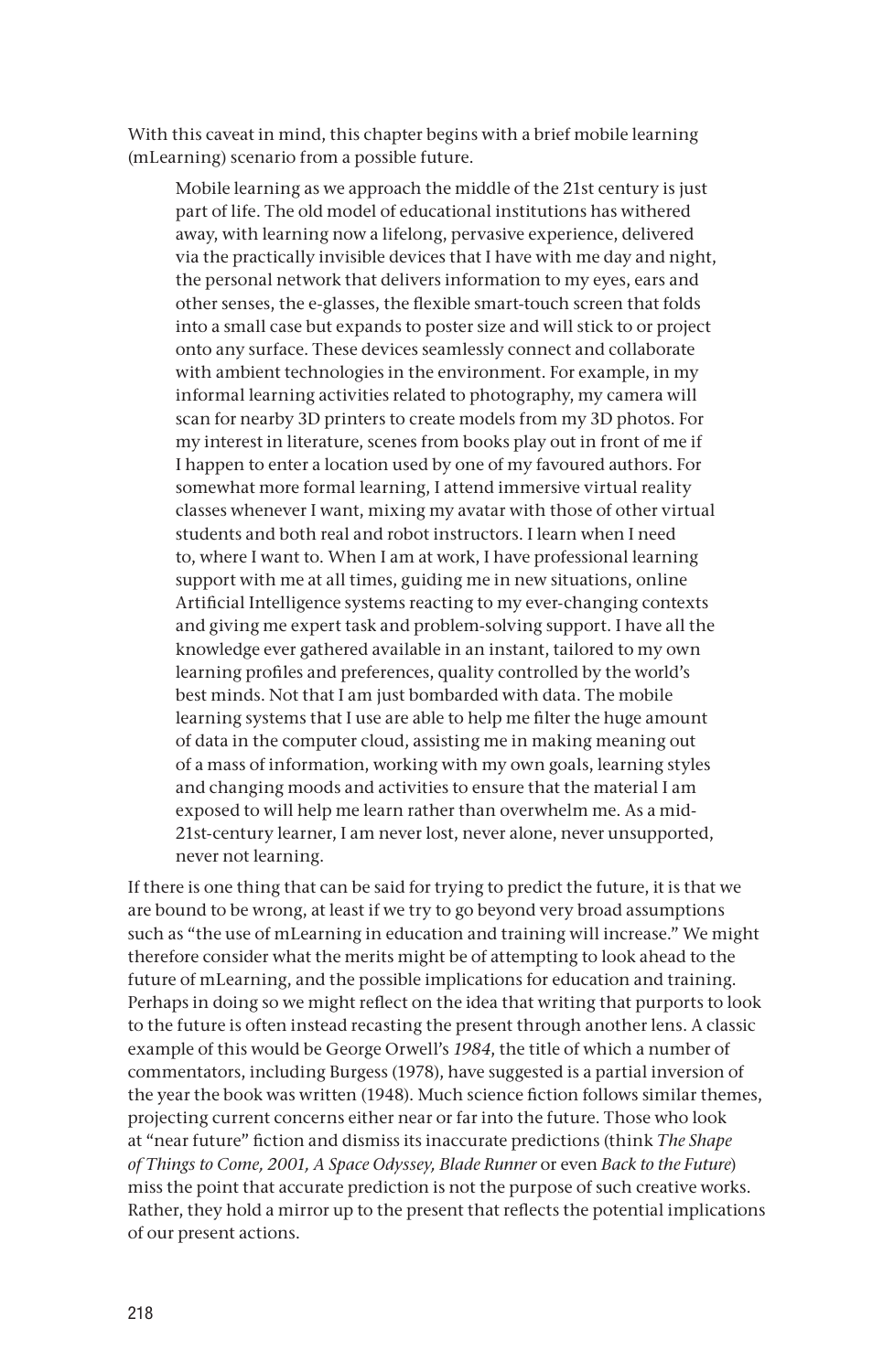Thus, this chapter does not propose to attempt accurate predictions of the future. Instead, it intends to reflect on the current technologies and affordances of mLearning, and consider which of these might continue to be useful to us in the future, as the worlds of work, learning, technology and society continue to evolve. In fact, the somewhat futuristic scenario above is based on the work of Golding (2008), who begins his book with a similar type of proposition based, as he makes clear, not on fantasy technology but by extrapolating from what we already have, here and now.

# Top 5 Mobile Learning Myths and Misunderstandings

In an attempt to look ahead to the future of mLearning, one thing that may unnecessarily hold us back is making assumptions about what mLearning is, or what it could be, and so we could fail to appreciate its full set of potentials. This section lays out a "top five" of mLearning myths and misunderstandings. In doing so, it should be noted that these are not necessarily wrong; rather, they provide excessively limiting definitions of mLearning that do not serve us well in truly knowing what it means to be a mobile learner. In fact, in the examples that follow, we might easily insert the word "only" to make the point that these are all valid views of mLearning, but all are too restrictive to truly reflect what mLearning can be. In this section, we will take apart each of these myths and misunderstandings and explore how these definitions can limit our ideas about what can be achieved in mLearning.

### Mobile Learning Is "Anytime, Anyplace" Learning

This is perhaps the most prevalent view of mLearning. The image is frequently used of commuters "learning" from a mobile device on the bus, on the train, etc. The limitation of this definition is that it focuses on the pervasiveness of the learning, but perhaps neglects the concept of mLearning at *this* time, in *this*  place — in other words contextualised or situated learning (Seely Brown, Collins, & Duguid, 1989). One of the major affordances of a mobile device is that it can be brought to use in a specific context, a concept not acknowledged by "anywhere, anyplace." To only follow this thread is to risk disconnected learning fragments, isolated from the reality around us.

# Mobile Learning Is "Just In Time" Learning

There is nothing wrong with the concept of just-in-time learning. In fact, it is often used as the main justification for using mLearning in the workplace; the ability to get the information when and where you need it, at the point of delivery. The problem with just-in-time learning is that it potentially bypasses any concept of a curriculum, or a developmental frame within which learning takes place. It raises rather deeper questions about what we mean by learning. Is looking something up on the fly learning? Does it matter if you remember it or not (given that you can always look it up again)? This type of learning is sometimes called "performance support," and perhaps this is how we should define it: not as learning, but as a tool to be used in the performance of various duties and responsibilities. Learning, we must assume, should go deeper than this.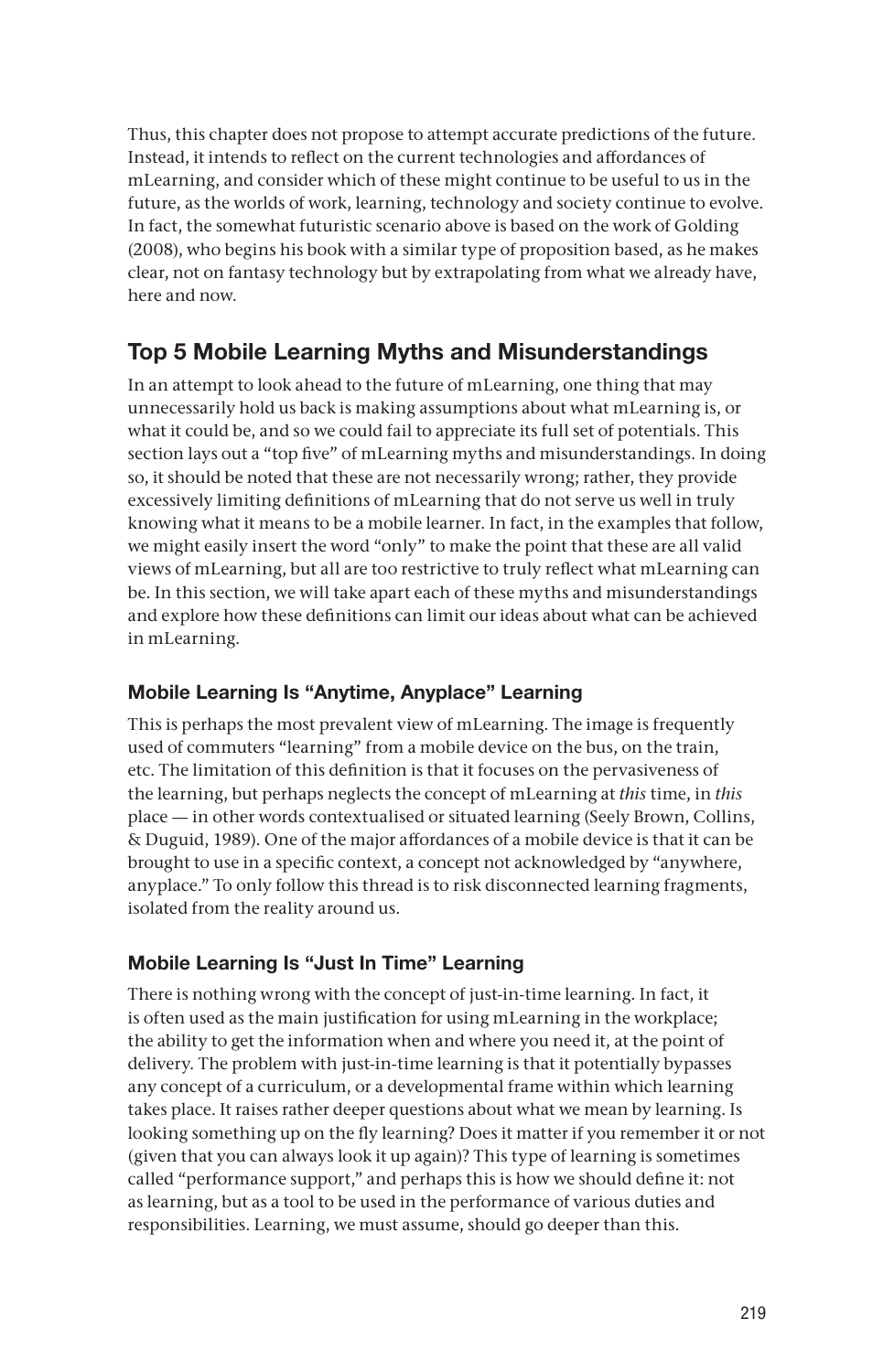#### Mobile Learning Is Learning While Mobile

This is an interesting misunderstanding, as it challenges us to consider what we mean by "mobile." Is there an inherent expectation that the key to what we are doing is mobility? And what does mobility mean: Actually being in motion? Or being able to transition from place to place? We rarely learn while physically moving (leaving aside being in a moving vehicle) since the distractions are usually too problematic (Doolittle, 2009). What we tend to do is take our learning tools with us to the appropriate places. This raises the question: Do these learning tools need to be mobile devices? Or can we do mLearning with books, pens, paper, etc.? Indeed, in some experiments comparing mLearning solutions to paper-based solutions, it has been difficult to see the benefits of using the mobile device over the paper-based version (Fisher et al., 2012). Of course this will depend very much on the affordances that we require to deliver a particular type of learning. In some cases, traditional learning tools, in a learning context, will be able to deliver as much learning as any technology-based solution. In other cases, new technologies are essential to the activities.

Perhaps if there is confusion of perceptions here, it may be that some approaches to mLearning are seen as device centric whereas others are seen as learner centric. Both approaches, of course, have merit, but a learner-centric approach might tend to consider types of learning where the mobile device plays a minor role, whereas device-centric approaches are often those that push the boundaries of current tools exploring the new potentials of emerging and disruptive technologies (e.g., Ogata & Yano, 2010). It is interesting to consider Amit Garg's "Top 7 Myths of Mobile Learning" (2012), and note how many of these myths are about technology rather than learning, including perceived issues with screen size, costs of creating and distributing content, security, fragmented platforms and SCORM compliance. Garg's point is, perhaps, that we can easily get hung up on technological aspects of mLearning when these are not important barriers at all.

#### Mobile Learning Is an Extension of eLearning

There is a common approach to mLearning that is based on the mobilisation of existing eLearning systems, particularly learning management systems (LMS). An example of this would be mobile clients for the Moodle LMS. Many commercial eLearning providers have embraced the rush to HTML 5, keen to stress how the same content can be developed for desktop computers, tablets and smartphones. The problem with this approach is that the best that can be hoped for is content designed for eLearning adapted for a different form factor. It does not take into account any of the additional affordances of the mobile device, such as location awareness and both synchronous and asynchronous collaborative communication. "In reality, mlearning is different from elearning in terms of size of courses that can (or should) be delivered on mobiles; the context in which mlearning is accessed. Designers must consider the always on nature of phones which help capture the moment of creative learning and other such factors" (Garg, 2012).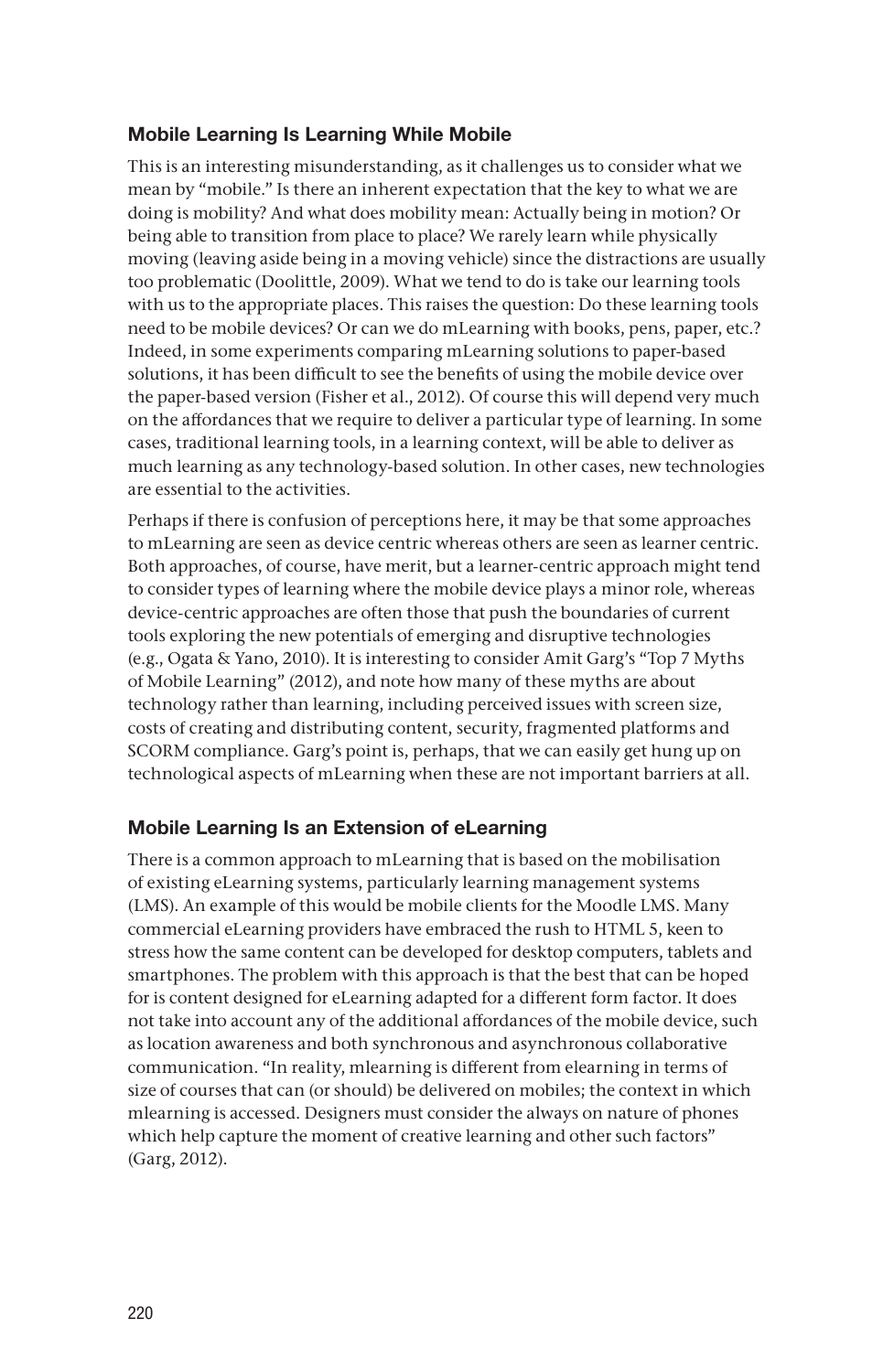### Mobile Learning Is an Extension of Distance Learning

It is true that distance learners can benefit from mLearning. However, once again to regard the mobile device as only for use at a distance is to miss its opportunities for use in the classroom, where mobile applications can support learning processes. Indeed one of the major current movements in education worldwide is the integration of mobile devices, particularly tablets, into the daily life of the classroom. Some applications of mobile devices in the classroom have in fact seen them become embedded in the environment itself, thus becoming entirely static (e.g., Moher, 2006). Nevertheless, they still provide one form of mLearning, with mobile students using mobile devices that just happen to remain in one place.

To draw some ideas from these myths and misunderstandings about the future of mLearning in education and training, perhaps the main concern is that future mLearning tools may continue to use narrow definitions of what mLearning is (for example, just the mobilisation of an existing eLearning system) driven by the target markets of a particular vendor, or an emphasis on worker support tools by employers. To ensure that future mLearning systems meet their full potential, it is necessary that our understanding of mLearning encompasses all of its unique characteristics, and that we recognise that any form of learning that takes place using a mobile device is mLearning, whether on the move or static, whether in formal or informal settings, whether working collaboratively or alone.

# Top 5 Mobile Learning Innovations

If the previous section took a somewhat negative viewpoint about myths and misunderstandings that might hold back the development of future mLearning, this section provides a more positive perspective of how mLearning is unique and powerful. In looking at the "top five" innovations describing the ground-breaking features of mLearning, we can see why definitions saying that mLearning is just an extension of eLearning or distance learning do not do it justice. It is important to note that these are not just technical innovations, but examples of how technology and pedagogy have been used together. Most (though not all) of the ways of learning listed below have an intimate relationship with the concept of mobility, emphasising the unique role that a mobile device can play in learning. In all cases, there are significant differences between these activities and traditional eLearning. Even where these are also standard learning activities (e.g., contributing to shared-learning resources), doing these things with mobile devices provides a much broader range of opportunities for gathering and exchanging knowledge with other learners and teachers.

# Placing Learning in a Specific Context

One of the main affordances of a mobile device is that you can take it with you wherever you go. Much has been written about the importance of context in learning, to support situated cognition (Seely Brown et al., 1989). This idea has been much explored in mLearning projects, where the museum, the woodland or the city become meaningful locations for learning to take place. The great thing about having a modern mobile device is that it is a compendium of tools — an electronic Swiss Army knife. As such, once you are in a given context, it can help you to measure and analyse, to capture and publish, to organise and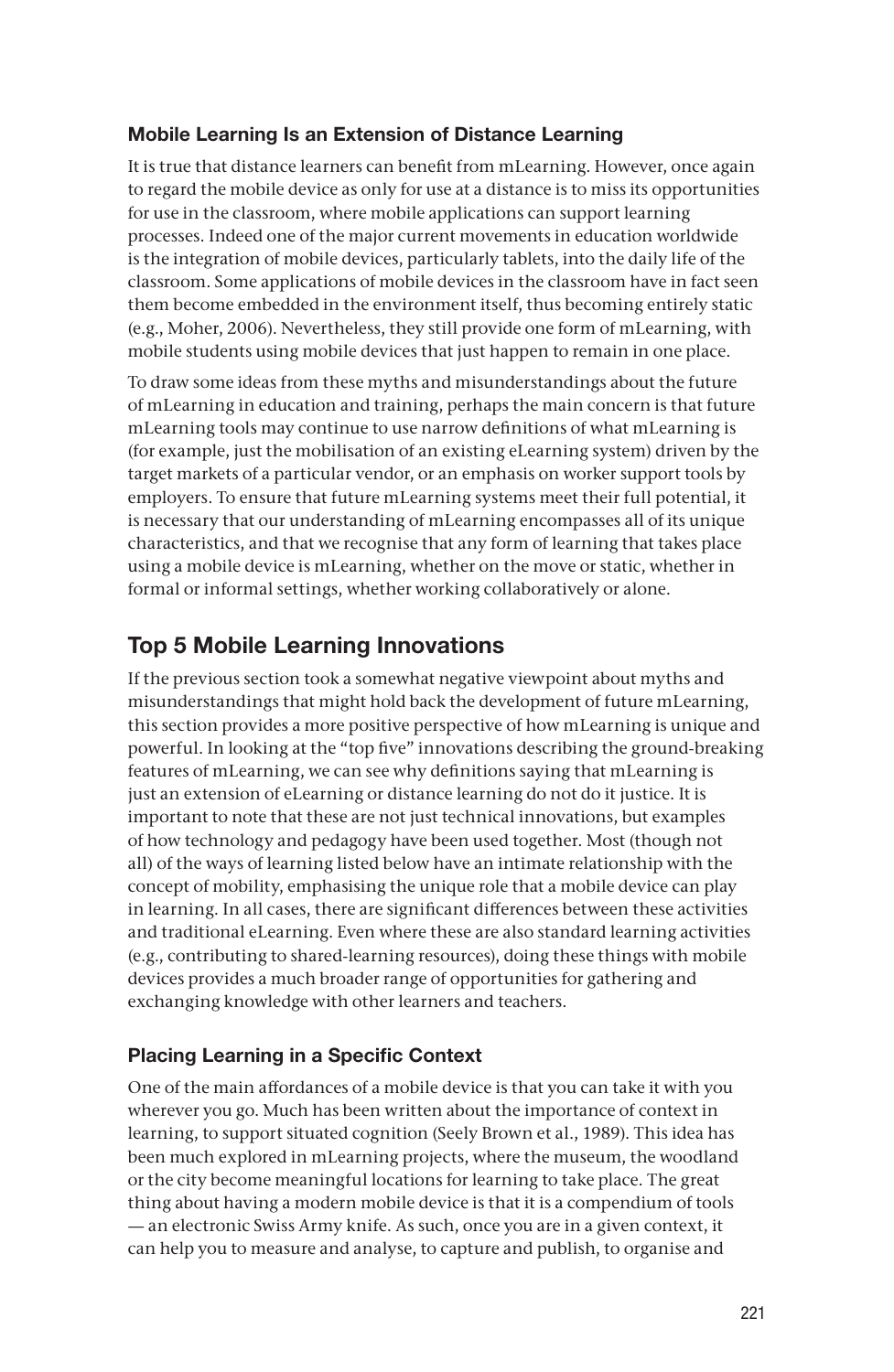communicate. This means, for example, that learners can apply mathematical or scientific inquiry in real-world problem-solving situations, using mLearning tools such as MobiMaths (Tangney et al., 2010).

### Augmenting Reality with Virtual Information

With a mobile device, you can overlay something virtual onto something real. This has proved a very popular theme in recent mobile applications. Augmented reality tools such as Google Goggles, Wikitude and Layar show the potential for using a mobile device to give you information about artifacts, locations, etc. in areas as diverse as architecture, history and geography. Beyond these common tools, which overlay factual information onto what is physically present, there have been a number of mLearning applications where a virtual reality has been superimposed onto a physical location in order to provide a new learning experience. These include Savannah (Facer et al., 2004) and Invisible Buildings (Winter & Pemberton, 2011).

### Contributing to Shared Learning Resources

One of the key themes of Web 2.0 is the concept that Web-based resources no longer work in one direction only (from a server to a client), but that users become their own content creators. A valuable aspect of learning is the ability to create new material and share it with others, for peer review and collaborative learning. Being able to do this with the assistance of a mobile device, which you can have with you in many contexts, broadens the range of sharing opportunities. It also further enhances the concept of bricolage and diverse learning ecologies (Seely Brown, 2000), in this way making meaning out of the digital artifacts we create from the physical and conceptual learning moments that we constantly encounter. The ability to learn while communicating and contributing at a distance with other learners supports the concept of distributed cognition (Hutchins, 1995). While the initial work in this area found this distribution to be among groups physically co-located, the concept also includes communication with others at a distance. An early example of this type of mLearning can be seen in the distributed collaborative field work described in the Wireless Coyote project (Grant, 1993).

#### Having an Adaptive Learning Toolkit in the Palm of Your Hand

A mobile device is increasingly a toolkit. As well as the tool-like functions that are built in to the device hardware (camera, sound recorder, video recorder, multimedia messaging, etc.), there are also many applications that can take advantage of various combinations of functions and sensors to make the phone into all kinds of tool. Your mobile can be a distance-measuring device, a guitar tuner, a musical instrument, a compass, a speedometer, a spirit level, and a whole range of other things. This allows the device to be adapted for use as a supporting tool in an almost infinite range of learning activities. In particular, the role of device as tool is well suited to supporting inquiry-based learning (Powell et al., 2011). Whether being used as a support tool to scaffold learning in the classroom or as a means to capture learning experiences in the field, there will be some kind of hardware and/or software feature that can be utilised in the learning process.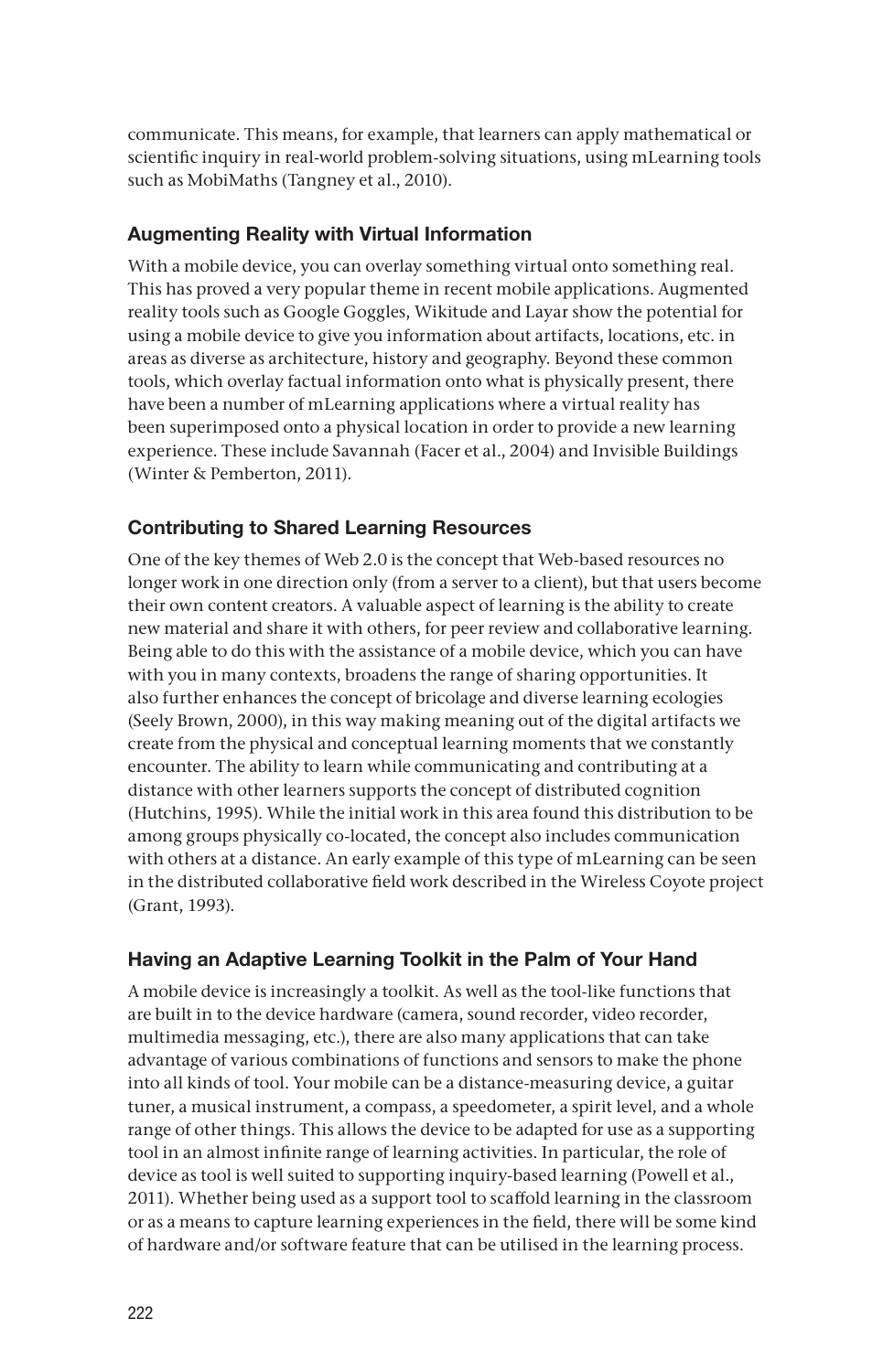### Taking Ownership of Learning

One of mLearning's most significant innovations has to do with the ownership of personal learning devices. The personal digital device gives learners the ability to appropriate and personalise their own learning experience, to autonomously acquire the learning material that they want, whenever and wherever they wish to do so. Equally, they have to ability to capture their own learning moments (take photos, videos, notes) and share their insights or questions with others using social media and LMS. Emphasising the personalisation of learning, Sergio (2012) notes that "'m' usually stands for 'mobile' but also just as easily for 'me.'" He further acknowledges the importance of accessibility, noting that mLearning opens access to all kinds of people who previously had limited access to learning, in particular in areas of the globe where some members of society have had no previous access to any technologies that could support learning.

To reflect on the innovations covered in this section, we can see that mLearning encompasses learning that is situated, collaborative and adaptive. In addition, it provides for augmented and virtual realities that provide learning opportunities that go beyond physical environments. Increasing accessibility also means that mLearning can be for the many, not just the few. In the future, we can look forward to these themes developing more broadly and becoming more pervasive. Future mobile learners will have devices that can act as all kinds of learning tools, simulating and supporting all kinds of learning environments, and providing access to mLearning for all, regardless of their location, culture or socio-economic status.

# Top 5 Future Potentials for Mobile Learning

Perhaps the most important aspect of a chapter looking at the future of mLearning is to look forward to its main potentials. These are based primarily around the increasing power and pervasiveness of mobile devices, and their mass integration into the world of teaching and learning.

# All Students in a Class Can Use Their Own Device for Learning

Perhaps the defining characteristic of mLearning in the second decade of the 21st century is that the Bring Your Own Device (BYOD) approach has suddenly become the norm rather than the exception. This opens up major new opportunities for digital learning in the classroom, since the old constraints of having to provide all learning technologies from central resources gradually fade away. Not that central resources are no longer required, since networks and cloud-based services become even more essential, but enabling a learner's own devices to be used for learning leads to greater efficiencies and digital inclusion.

# We Capture Existing Technology and Best Practice for Learning

We should always be wary of reinventing the wheel. Educational research, including research into educational technology, has a long history and we would be foolish to embark on new technology-driven interventions in the classroom without taking full account of what we have learned in the past, and already understood about the processes of teaching and learning. The balance that needs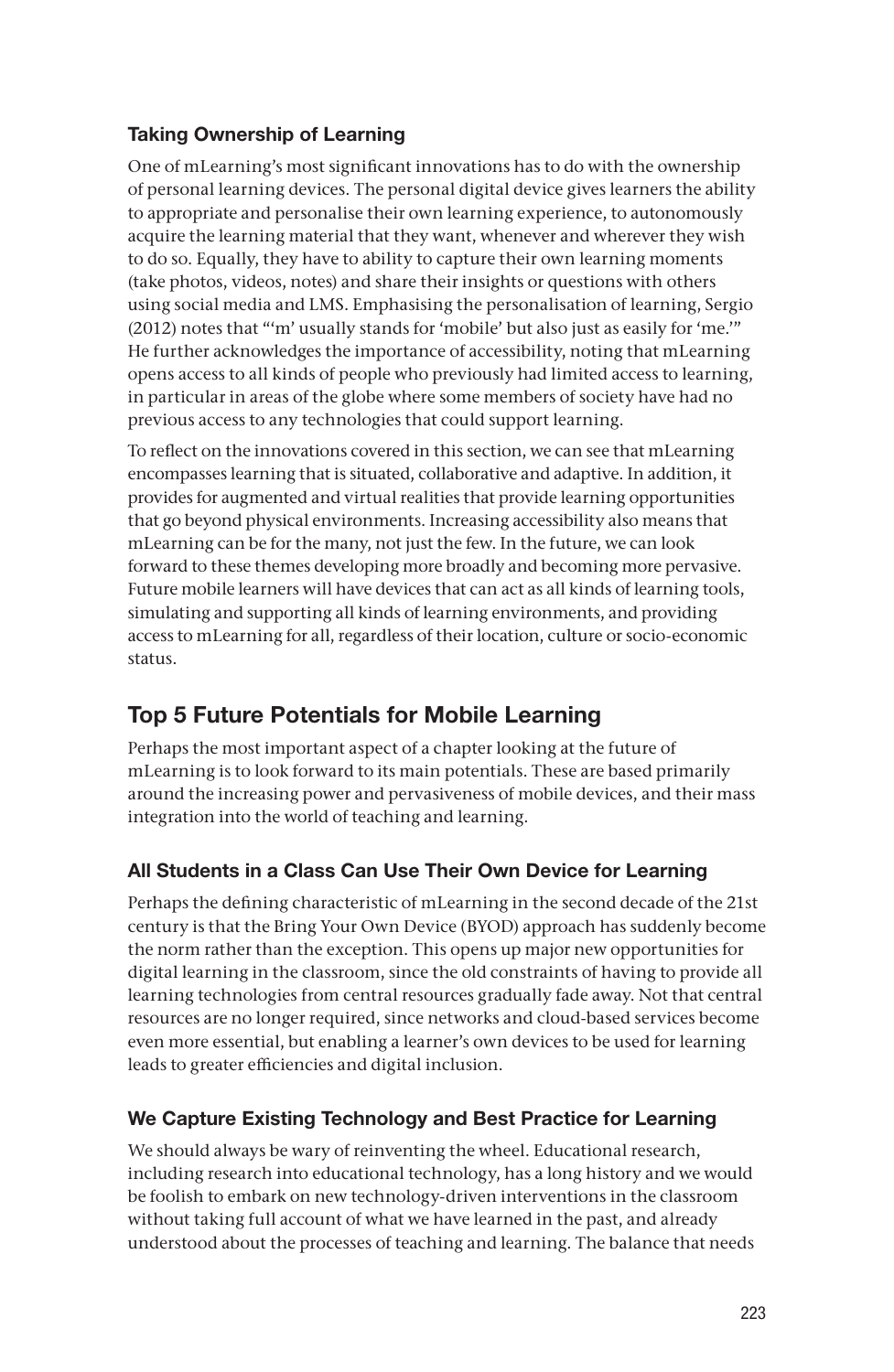to be struck is between embracing new ways of teaching and learning that are afforded by mobile devices, while holding to the underlying principles of good education. One very positive aspect of mobile technology is that it allows us to share the very best of existing practice using mobile technology. A good example of this would be the O2 Learn website (O2, 2012), which provides not only a video-sharing website for categorised educational content, but a tailored mobile app for easily capturing and uploading this content directly from the learning context.

### Everything We Want to Teach Can Have a Mobile App

To some extent this is probably true already. Indeed, in some cases there are more apps (and other learning resources) for a given topic than you could possibly absorb. How many applications and websites teach basic mathematics, for example? We have seen the rise of online initiatives such as iTunesU and the MOOC (massive open online course) phenomenon, all of which threaten to overwhelm us with quantity without necessarily giving us the means to select the right applications for our own teaching or learning purposes. However, we can assume that over time the wisdom of crowds will assist us in finding the most suitable apps for a particular learning content; that, over time, the best apps will go viral while the weaker offerings fall by the wayside.

#### We Re-engage Students by Integrating Mobile Technologies into the Classroom

Lecture attendance in non-compulsory education has never been 100%, but gradually we have been eroding the reasons why students should come to class, particularly to large lectures (as opposed to smaller workshops, seminars, labs, etc.) by adopting LMS that often do no more that host a mass of uncontextualised material. The alternative to this is that we rethink our pedagogy by integrating mobile technologies so that face-to-face classes, even in large lecture halls, can become engaging and productive. We have already seen initiatives such as clickers and the "flipped classroom." However there is huge potential to do much more in transforming our teaching philosophy to embrace mobile technologies in the classroom. The recent surge in BYOD initiatives suggests that many educators see the potential of mLearning as part of regular classroom delivery.

#### We Teach Things in a Practical Way That Could Previously Only Be Taught Theoretically

One of the major potentials of learning technologies is that they enable us to provide access to learning experiences that were previously too expensive, complex, dangerous or specialised to provide. We can now overcome these limitations by connecting learners to remote learning activities. It is already the case that distance students can perform engineering experiments remotely using remote data connections (Toole, 2011). Indeed, such virtual interactions need not take place only with physical contexts but also virtual contexts, performing experiments in virtual worlds (Vallance, Martin, Wiz, & van Schaik, 2010). As mobile technologies become more pervasive and seamless, new opportunities will arise for us to create practical learning experiences, accessed remotely through mobile devices.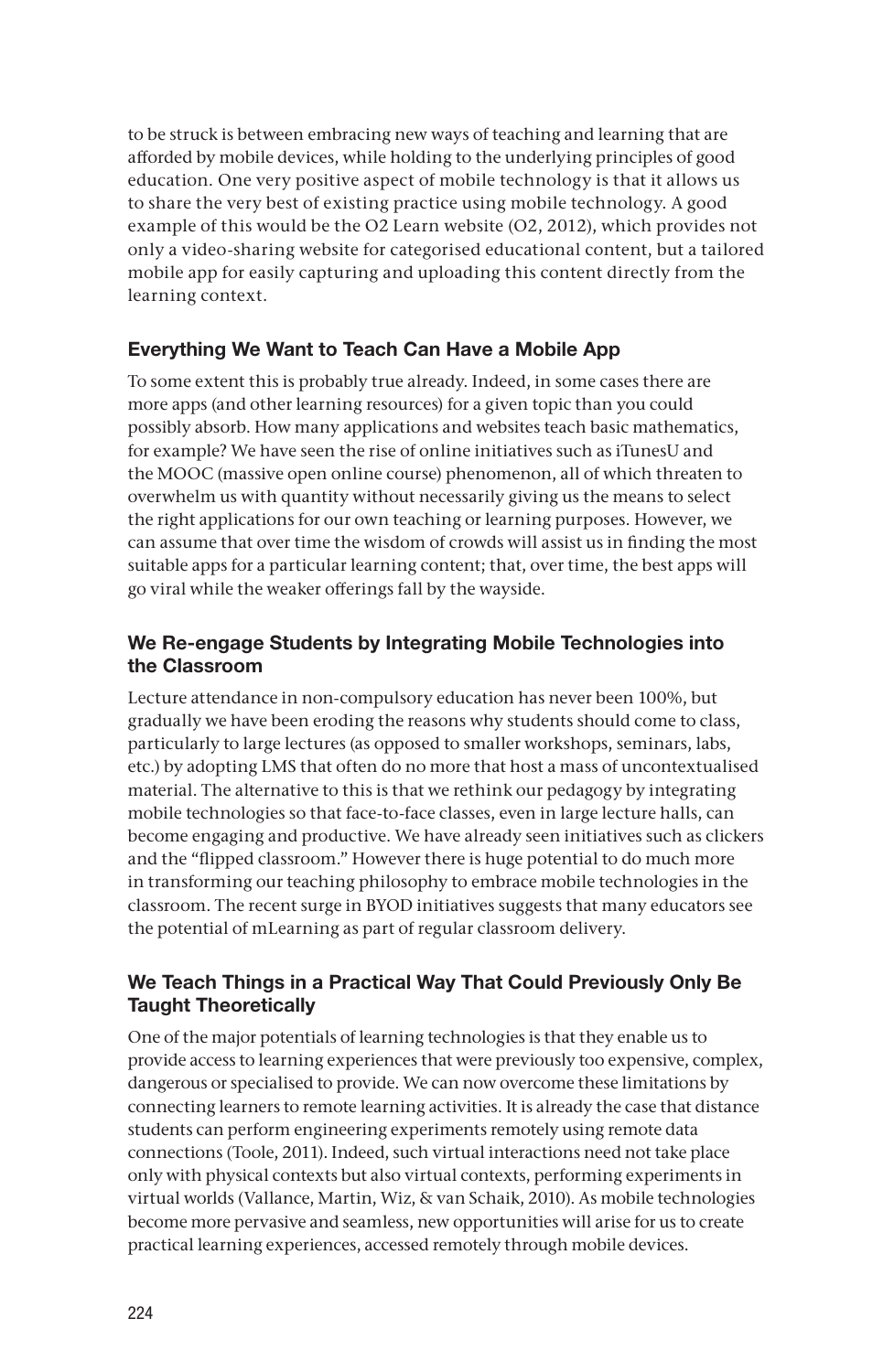In general, the future potential for mLearning is to enhance learning both inside and outside the classroom and workplace. By bringing devices into the classroom, we have the opportunity to transform formal education into a more engaging, relevant, collaborative and outward-facing activity. By taking learning outside the classroom using mobile devices, we have the opportunity to transform informal education, by turning the whole world into a learning space.

# Top 5 Future Risks for Mobile Learning

While we are looking ahead, it would be unwise to focus only on the potential positives. We also need to guard against possible negative impacts. Some of the most important of these are outlined in this section.

# Entrenched Digital Divides

Any approach to learning that involves technology may have an impact on digital divides. These divides can be quite subtle. They relate not only to access to equipment and connectivity, but also to the skills to make use of that equipment, and other aspects of the learners' situation that may impact on their ability to make meaning, to appropriate and to contribute. Wei, Teo, Chan, and Tan (2011) defined three levels of digital divide: the digital access divide, the digital capability divide and the digital outcome divide. Each influences the next and has an impact on learning. The message here is that we cannot address digital inequality just by providing access to technology. In addition, we need to address many aspects of digital literacy and digital citizenship.

# Digital Distractions and Threats

Many schools have sought to ban mobile devices from the classroom on the grounds that they are purely distractions. For example, Greenwich Free school in London states in its public documents that "Mobile phones are a huge distraction in lessons, with pupils thinking about text-messaging, Twitter or Facebook in class instead of their work" (Greenwich Free School, 2012). This school is by no means unusual in this policy. In addition, fears about theft of devices and cyber-bullying exist too. A further dimension to distraction is the potential for information overload, distracting us from our learning objectives. We want to make meaning, not just accumulate data (Shum & Crick, 2012).

# The Opposite of a Green Manifesto

Already there are more computers in landfill sites than on the desktop, and we continue to turn the planet to trash at a frightening rate. Every year, hundreds of millions of electronic items go to landfill in the United States and, globally, tens of millions of tons of e-waste go to landfill. To compound the problem, mobile phones have a particularly short lifespan. "Cellular contracts are 2 years for a reason; it takes approximately 1 year to recoup the costs of marketing, manufacturing, activating, and maintaining a cell phone, and the average cellphone lasts only 2 years. Battery life spans average 18 to 30 months" (Walker, 2010).

Even where electronic material is recycled, the impacts on developing countries can be disastrous, with dangerous recycling practices poisoning individuals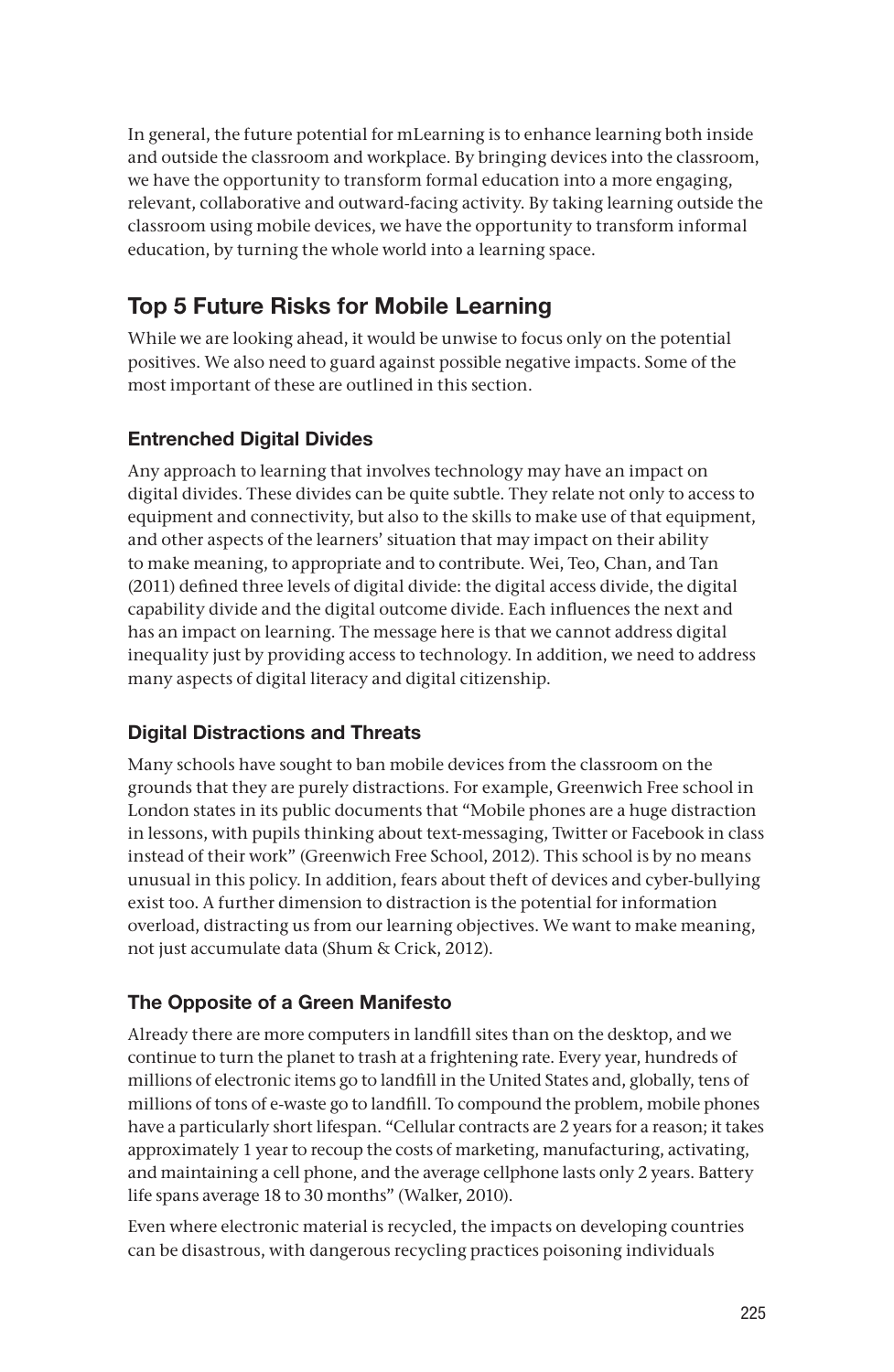and the environment (Bosavage & Maselli, 2006). Although many aspects of this negative environmental impact may be out of our direct control, we should nevertheless attempt to make wise choices in the purchase and use of mobile devices for learning, preferring devices that have low power consumption and a long service lifetime (e.g., have maintainable components), and that can be safely recycled — even if these may be more expensive to purchase in the first instance.

#### Uncontrolled, Misleading Effects on Outcomes

One of the issues facing us in evaluating the value or otherwise of mLearning is that we may find it hard to measure the real, as opposed to the perceived, impacts of new technologies. There are two well-known types of effect that can lead to false positives in assessing changes in practice or new forms of presentation. Various proposed effects, such as the "Hawthorne effect," suggest that it is hard to directly measure the real benefit of a change to a learning process because the context of the experiment itself may have effects that are separate from the actual intervention. The other effect that might be relevant is the "Dr. Fox effect," which is where people tend to give more value to something that is well presented regardless of the real value of the content being presented (Naftulin, Ware, & Donnelly, 1973).

Whilst the original Dr. Fox experiment, where an actor posing as an academic gave a highly engaging but meaningless lecture to a great reception, would now be hard to repeat without a considerable amount of fake material being posted on the Web, the same effect might be seen in the tendency for many student researchers to regard Wikipedia as the default first port of call for information and, further, to cite it with an uncritical eye. Thus, we should be careful not to allow the allure of new technologies and novel activities to suggest real teaching and learning benefits that may not really be present. We still have much to learn about instructional design, as new technologies present new challenges. In assessing new strategies, we must be mindful of drawing the right conclusions (Merrill, 2007).

#### Poor Return on Investment

Much literature (e.g., Brynjolfsson & Yang, 1996) has concerned itself with the "IT productivity paradox," referring to the elusiveness of productivity returns from information technology (IT) investments. Remarkably, it seems to be very hard to see where the return on investment comes from with IT. Whilst that debate is complex and ongoing, we should at least acknowledge that return on investment in learning technologies (indeed, any form of educational investment) is very important. Investment in education should see a return in terms of learning taking place, whether in a public school system, a university, or a corporate training environment. Large investments in educational technologies take funding away from alternative investments in education. It is therefore essential that the return on investment in any form of mLearning be at least as valuable as alternative forms of educational investment.

Researchers are failing in their duty if they do not consider what negative outcomes might flow from their work. Those of us who wish to promote mLearning need to be aware of its impacts on individuals, organisations and the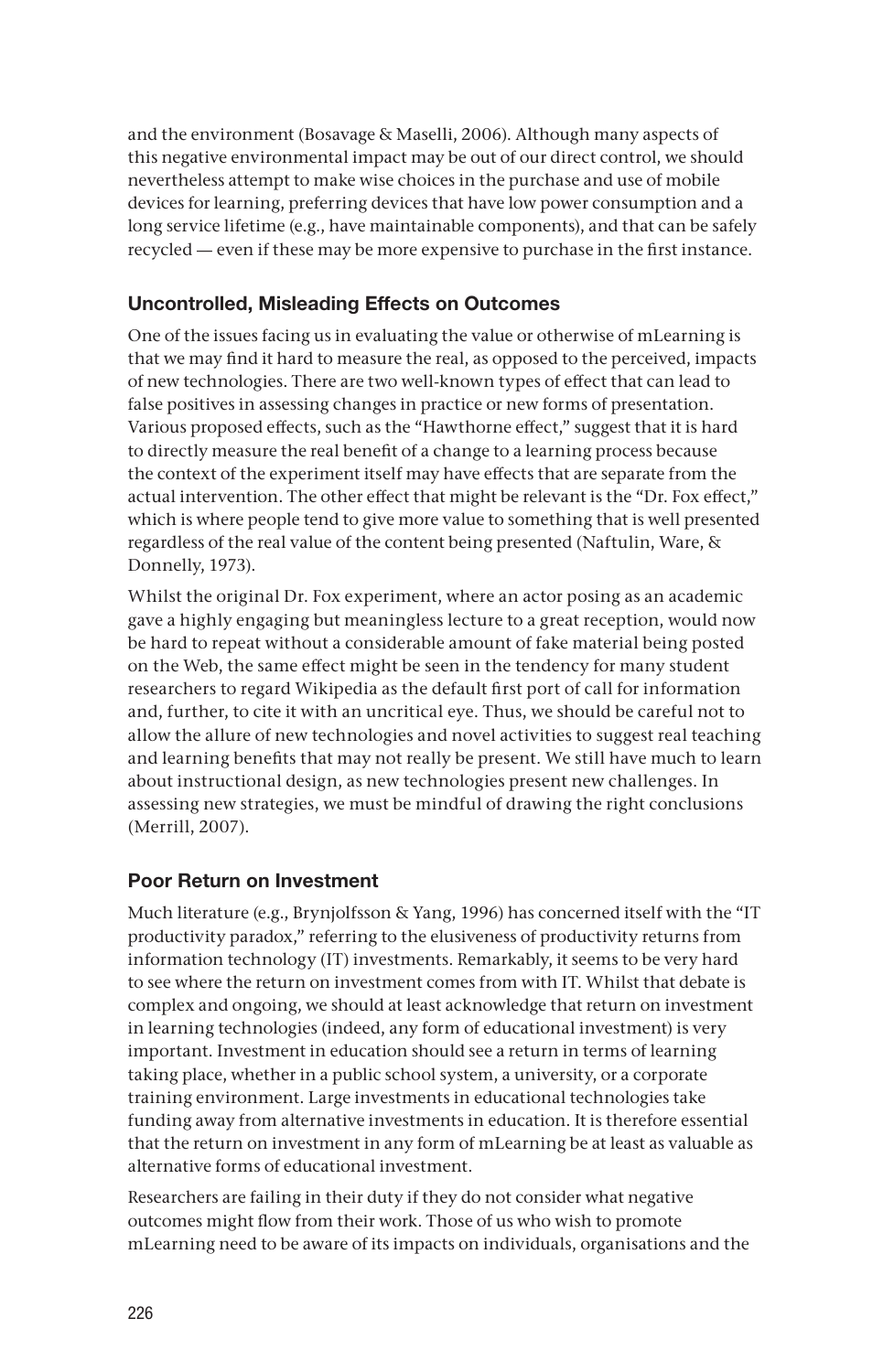environment that may be negative, and attempt to mitigate these. In addition, we need to ensure that our research methods are rigorous enough to avoid false positives, and ensure that any benefits we claim are in fact real.

# **Conclusion**

Attempting to predict the future is an uncertain business, but an essential characteristic of the researcher is an interest in looking ahead to what we might be able to achieve. By addressing some major issues in mLearning as a series of "top fives," this chapter has attempted to contextualise both current and future concerns from both positive and negative perspectives.

- In addressing myths and misunderstandings, the chapter has outlined the areas where mLearning has been characterised in limited and unimaginative terms. By being aware of these assumptions, we may be able to more fully exploit mLearning in the future.
- In addressing mLearning innovations, the chapter has explored the broad range of affordances that are now offered by the types of mobile devices that are widespread in the learner community.
- In addressing future potentials, the chapter has shown how such technological progress, coupled with imaginative approaches to teaching, can bring true innovation to the classroom and to learning experiences in the wider world.
- Finally, in addressing possible future risks for mLearning, the chapter has attempted to raise awareness of potential negative effects, to assist researchers and educators in avoiding possible pitfalls of mLearning innovation.

In this chapter, we have seen the past contributions of mLearning, its most innovative characteristics, and some of its potentials and risks for the future. Whatever developments may come in technology and pedagogy, it is certain that the concept of mobility will have an increasingly important role to play in lifelong learning, as our experiences as learners and with the supporting technologies become more fluid, adaptive, collaborative and exploratory.

# **References**

- Bosavage, J., & Maselli, J. (2006). Are computers destroying the earth? Dr Dobb's. Retrieved October 22, 2012, from www.drdobbs.com/special-report-arecomputers-destroying/186100362
- Brynjolfsson, E., & Yang, S. (1996). Information technology and productivity: A review of the literature. *Advances in Computers, 43*, 179–214.
- Burgess, A. (1978). *1985*. London: Hutchinson.
- Doolittle, P. (2009). iPods as mobile multimedia learning environments. In H. Ryu & D. Parsons (Eds.), *Innovative mobile learning: techniques and technologies*. Hershey, PA: IGI Global.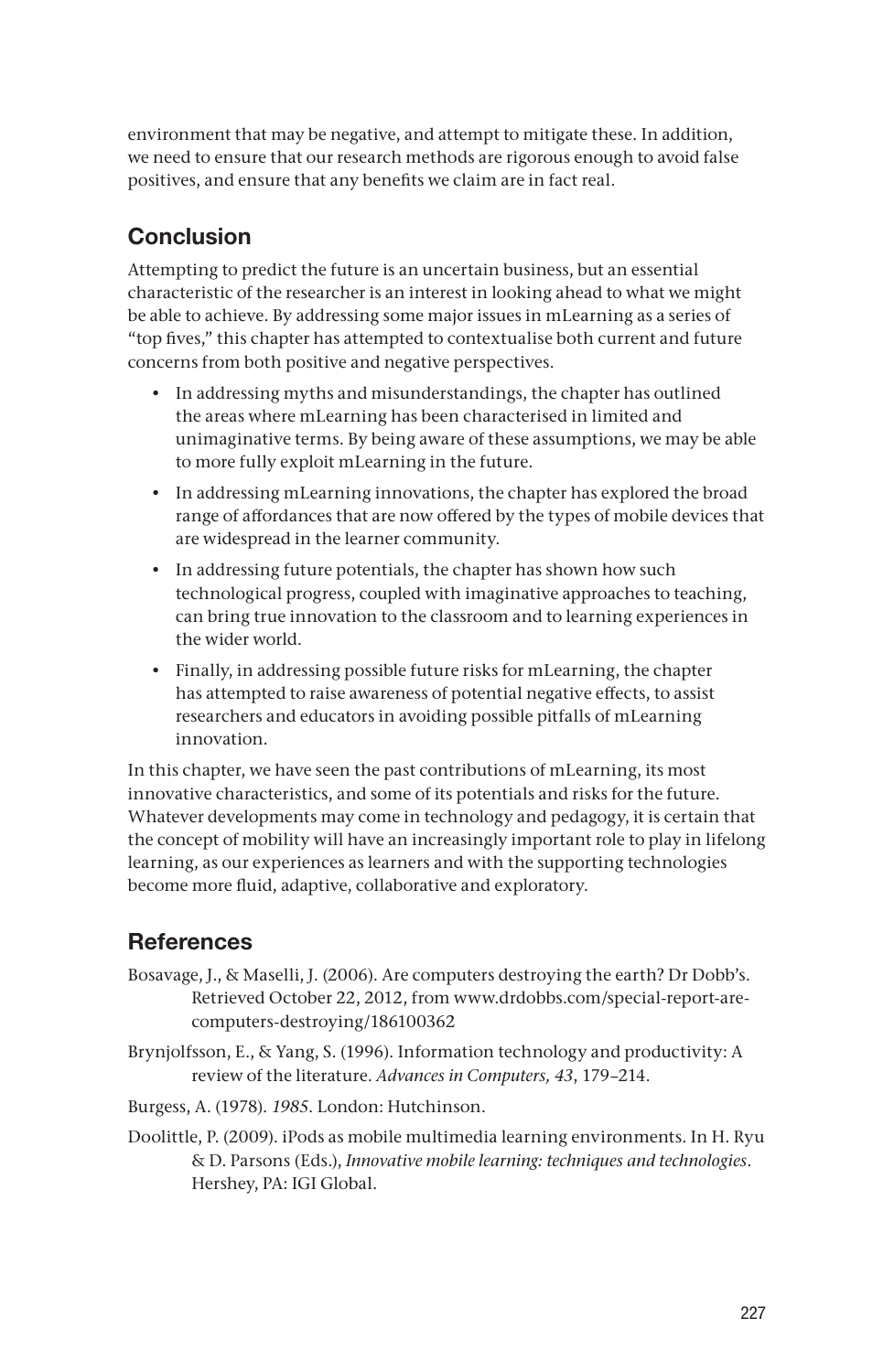- Facer, K., Joiner, R., Stanton, D., Reidz, J., Hullz, R., & Kirk, D. (2004). Savannah: Mobile gaming and learning? *Journal of Computer-Assisted Learning, 20*, 399–409.
- Fisher, F., Sharples, M., Pemberton, R., Ogata, H., Uosaki, N., Edmonds, P., Hull, A., & Tschorn, P. (2012). Incidental second language vocabulary learning from reading novels: A comparison of three mobile modes. *International Journal of Mobile and Blended Learning, 4*(4), 47–61.
- Garg, A. (2012). Top 7 myths of mobile learning. *Upside Learning*. Retrieved October 22, 2012, from www.upsidelearning.com/blog/index. php/2012/07/05/top-7-myths-of-mobile-learning/
- Golding, A. (2008). *Next generation wireless applications: Creating mobile applications in a Web 2.0 and mobile 2.0 world*. 2nd ed. Chichester: Wiley.
- Grant, W. (1993). Wireless Coyote: A computer-supported field trip. *Communications of the ACM, 36*(5), 57–59.
- Greenwich Free School (2012). *Mobile phones Q&A for parents*. Retrieved October 22, 2012, from www.greenwichfreeschool.co.uk/documents/GFS\_Q\_As\_ mobile\_phones.pdf.
- Hutchins, E. (1995)*. Cognition in the wild*. Cambridge, MA: MIT Press.
- Merrill, M. (2007). The proper study of instructional design. In R. Reiser & J. Dempsey (Eds.), *Trends and issues in instructional design and technology*. 2nd ed. (pp. 336–341). Pearson Prentice Hall.
- Moher, T. (2006). Embedded phenomena: Supporting science learning with classroom-sized distributed simulations. In *Proceedings of CHI 2006* (pp. 691–700). ACM Press.
- Naftulin, D., Ware, J., & Donnelly, F. (1973). The Doctor Fox lecture: A paradigm of educational seduction. *Journal of Medical Education, 48*, 630–635.
- O2 (2012). *O2 learn*. Retrieved October 22, 2012, from https://www.o2learn.co.uk/
- Ogata, H., & Yano, Y. (2010). Supporting awareness in ubiquitous learning. *International Journal of Mobile and Blended Learning, 1*(4) 1–11.
- Powell, C., Perkins, S., Hamm, S., Hatherill, R., Nicholson, L., & Harapnuik, D. (2011). Mobile-enhanced inquiry-based learning: A collaborative study. *Educause Review*. Retrieved October 22, 2012, from www.educause.edu/ ero/article/mobile-enhanced-inquiry-based-learning-collaborative-study
- Rogers, Y., Price, S., Randell, C., Fraser, D., Weal, M., & Fitzpatrick, G. (2005). Ubilearning integrates indoor and outdoor experiences. *Communications of the ACM, 48*(1), 55–59.
- Shum, S., & Crick, R. (2012). Learning dispositions and transferable competencies: Pedagogy, modelling and learning analytics. In *Proceedings of LAK'12* (pp. 92–101). Vancouver, BC, Canada: ACM Press.
- Seely Brown, J. (2000). Growing up digital: How the web changes work, education, and the ways people learn. *Change*, March/April 2000.
- Seely Brown, J., Collins, A., & Duguid, P. (1989). Situated cognition and the culture of learning. *Educational Researcher, 18*(1), 32–42.